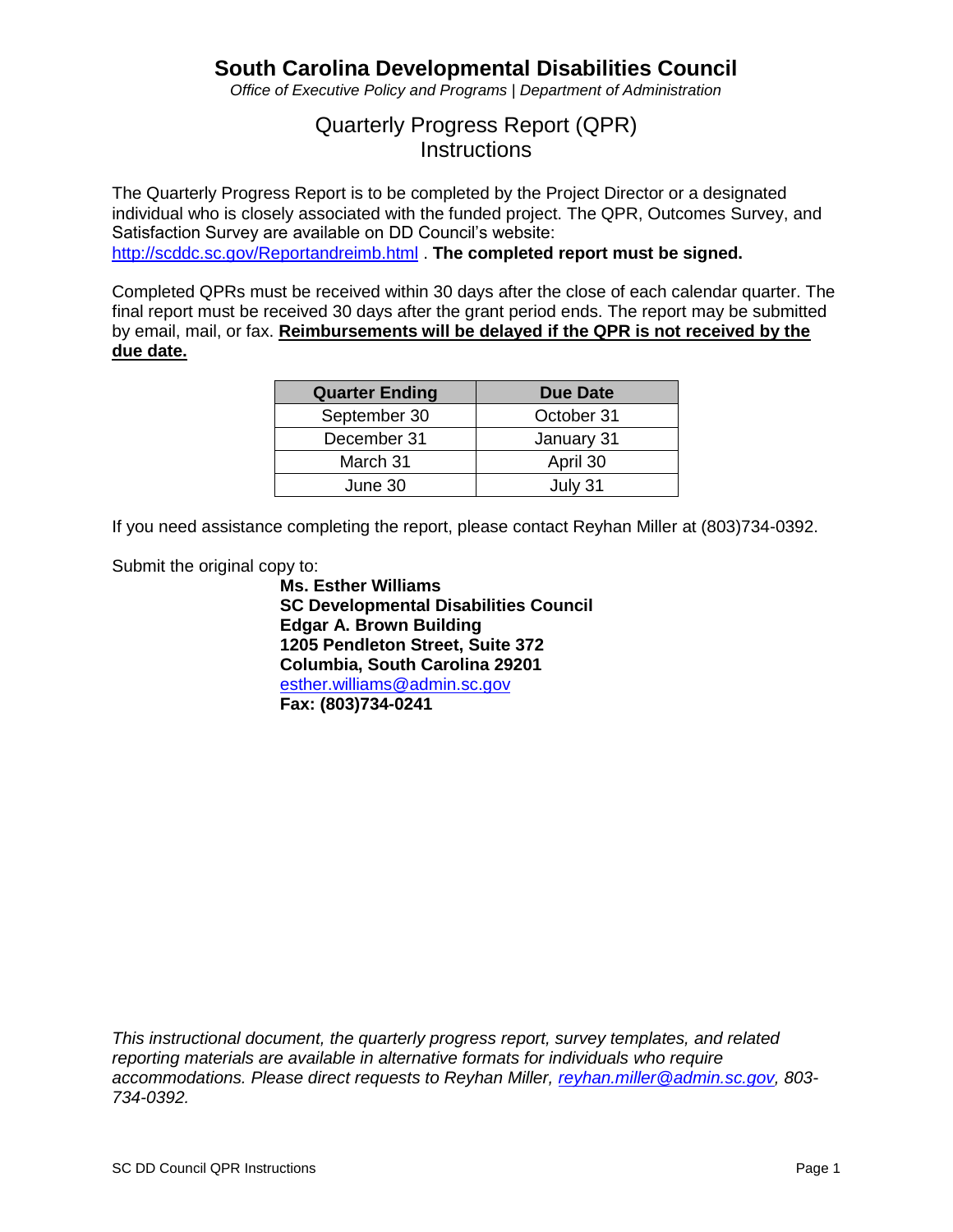*Office of Executive Policy and Programs | Department of Administration*

#### **Grant Number, RFP Objective, and Certification**

- Please ensure you're using the correct grant number for your project. Grant numbers are available on the grant award letter and the grant directory distributed at the beginning of the fiscal year.
- RFP Objective refers to the DD Council State Plan Goal and Objective the project is funded under.
- Grantees may upload a digital signature in the document. Use the button on the signature line.
- Alternatively, grantees may print, sign, scan, and email a signed certification page. *Council will not accept uncertified QPR's which may result in delayed reimbursements.*

#### **Number of Project Participants**

- Please report new participants joining grant activities during the quarter only.
- DD Council measures three categories of people participating in activities: individuals with an intellectual or developmental disability, family members of individuals, and everyone else. Everyone else includes professionals and individuals with a disability that is not an intellectual or developmental disability.
- **Only count people who participate directly in activities.** Individuals who participate in activities provided by your organization as part of normal operations are not to be counted as grant participants.
- Keep records of how participants were tracked and make them available to DD Council staff upon request.
- Please record participants taking part in organized grant activities. People reached as part of publicity, social media campaigns, and other marketing efforts should not be recorded in this section, but may be discussed in narrative sections.
- Grantees are to survey all project participants for satisfaction. Grantees are to survey participants with disabilities and family participants for outcomes including advocacy, self advocacy, and board participation.

#### **Satisfaction and Outcome Surveys**

- DD Council's core performance measures focus on increasing advocacy and self advocacy skills in the context of Employment, Community Supports, and Self Advocacy goals and objectives.
- DD Council must report outcomes in advocacy, self advocacy, board participation, and others to our federal partners. Also, DD Council must report how satisfied project participants are to our federal partners.
- Grantees must attempt to survey individuals with disabilities and their family members who participate in grant activities for both satisfaction and advocacy outcomes.
- People who participate in grant activities as a professional do not need to be surveyed for advocacy outcomes but should be surveyed for satisfaction.

| <b>Advocacy and Self Advocacy</b><br>DD Council applies a broad definition to advocacy and self advocacy. Conventional definitions of advocacy include supporting<br>an idea or cause. For DD Council's performance measures, advocacy is speaking up for yourself (or someone else) and letting<br>others know what is needed or wanted. |                                                                                                                                                                                                                                                                                                                                                                |  |
|-------------------------------------------------------------------------------------------------------------------------------------------------------------------------------------------------------------------------------------------------------------------------------------------------------------------------------------------|----------------------------------------------------------------------------------------------------------------------------------------------------------------------------------------------------------------------------------------------------------------------------------------------------------------------------------------------------------------|--|
| Advocacy                                                                                                                                                                                                                                                                                                                                  | <b>Self Advocacy</b>                                                                                                                                                                                                                                                                                                                                           |  |
| Speaking on behalf of or in support of another person and/or<br>actively supporting a cause or proposal.                                                                                                                                                                                                                                  | Learning how to speak up for yourself, making your own<br>decisions about your own life, learning how to get information<br>so that you can understand things that interest you, knowing<br>your rights and responsibilities, problem solving, listening and<br>learning, reaching out to others when you need help, and<br>learning about self-determination. |  |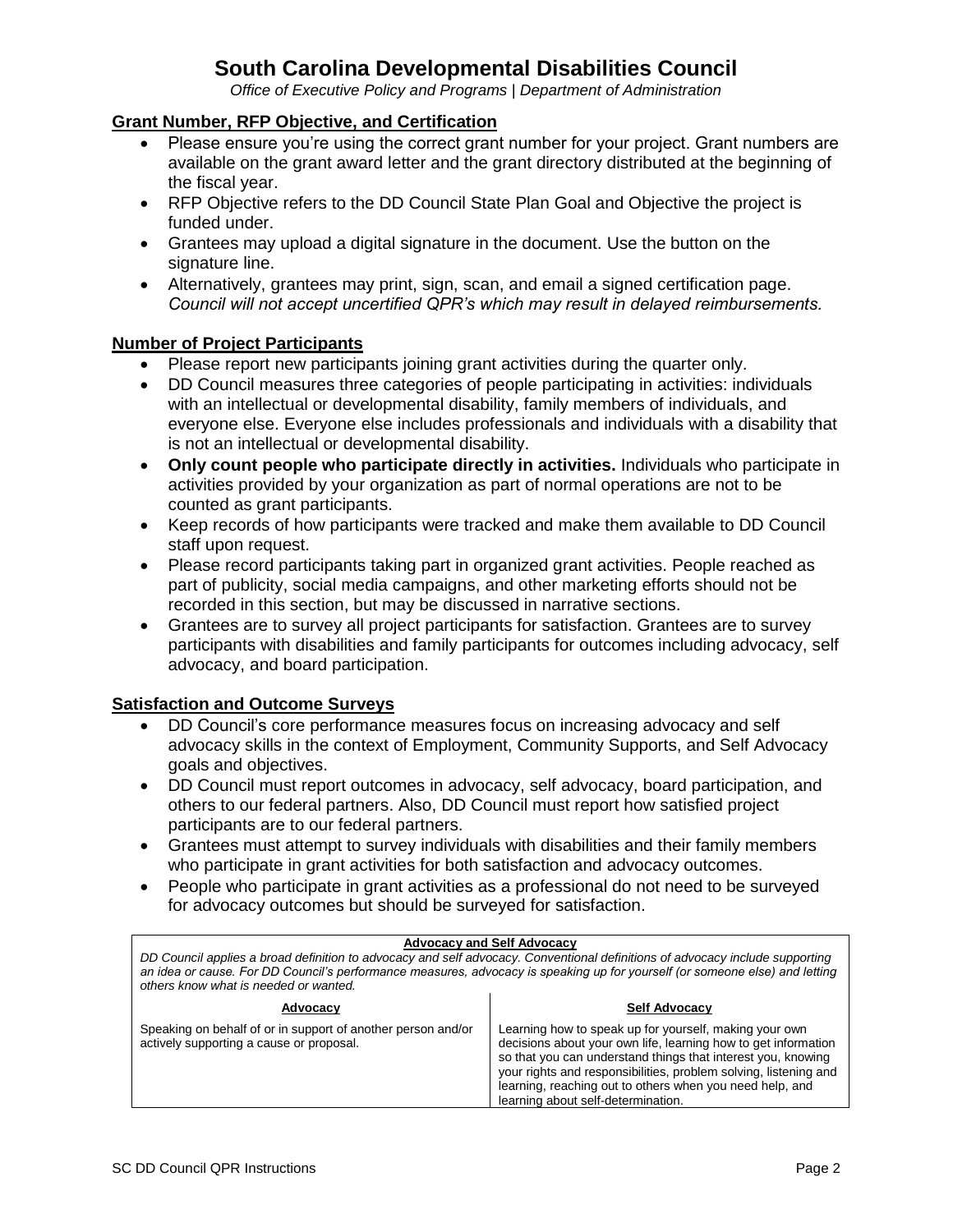*Office of Executive Policy and Programs | Department of Administration*

### **Satisfaction and Outcome Surveys** *(cont'd)*

- Survey templates for both satisfaction and outcomes are available on DD Council's website: [http://scddc.sc.gov/Reportandreimb.html](https://scddc.sc.gov/Reportandreimb.html)
	- $\circ$  Grantees may modify surveys to ensure they best meet the needs of individual participants and organizations.
	- o *All survey modifications must be approved by DD Council staff prior to being used.*
- Surveys are to be reported to Council individually. *Council will not accept aggregate results.*
- DD Council staff is available to assist grantees develop and administer surveys.

### **Tips for Surveying**

- Set aside time as part of grant activities to survey, especially when surveying individuals with disabilities.
- Consider completing surveys as a group and explain each question so everyone understands the questions and answer choices.
- Consider calling participants to complete a phone survey or modifying the survey to complete online.
- Anticipate situations in which additional time might be needed or one on one support might be needed. Eg, does a participant use a communication device? Does a participant need help writing?
- If a participant with a disability needs help completing a survey, try to arrange peer-peer support, DSP support, or have additional staff on hand to help.
- Collect as much information as you can ahead of time to save time. Eg, demographic information can be collected as part of the registration process allowing you to focus on the outcome questions.

#### **Grant Activities**

- DD Council's performance measures assess the number of best and promising practices created, implemented, and improved.
- All grant activities must be rooted in best or promising practices.

### **Best and Promising Practices**

*SC DD Council reports the number and nature of grant activities used in grantee programming. Additional focus is placed on practices that have been created or improved as a result of grantee activities.*

| <b>Best Practices</b><br>• Have an established evidence base<br>grounded in scientifically rigorous         | <b>Promising Practices</b><br>• Activities are based on theory or<br>research, but have not received                                                    |
|-------------------------------------------------------------------------------------------------------------|---------------------------------------------------------------------------------------------------------------------------------------------------------|
| research designs.                                                                                           | rigorous scientific testing.                                                                                                                            |
| • Activities are replicable and have the<br>same results in a variety of settings.                          | Activities have conclusive results, but<br>may not be replicable.                                                                                       |
| Activities are usually labeled as best<br>practices.                                                        | • Activities are usually labeled as<br>promising practices.                                                                                             |
| DD Council will report on<br>improvements to existing best practices<br>and creation of new best practices. | DD Council will report on<br>$\mathbf{m}$ , $\mathbf{m}$<br>improvements to existing promising<br>practices and creation of new<br>promising practices. |